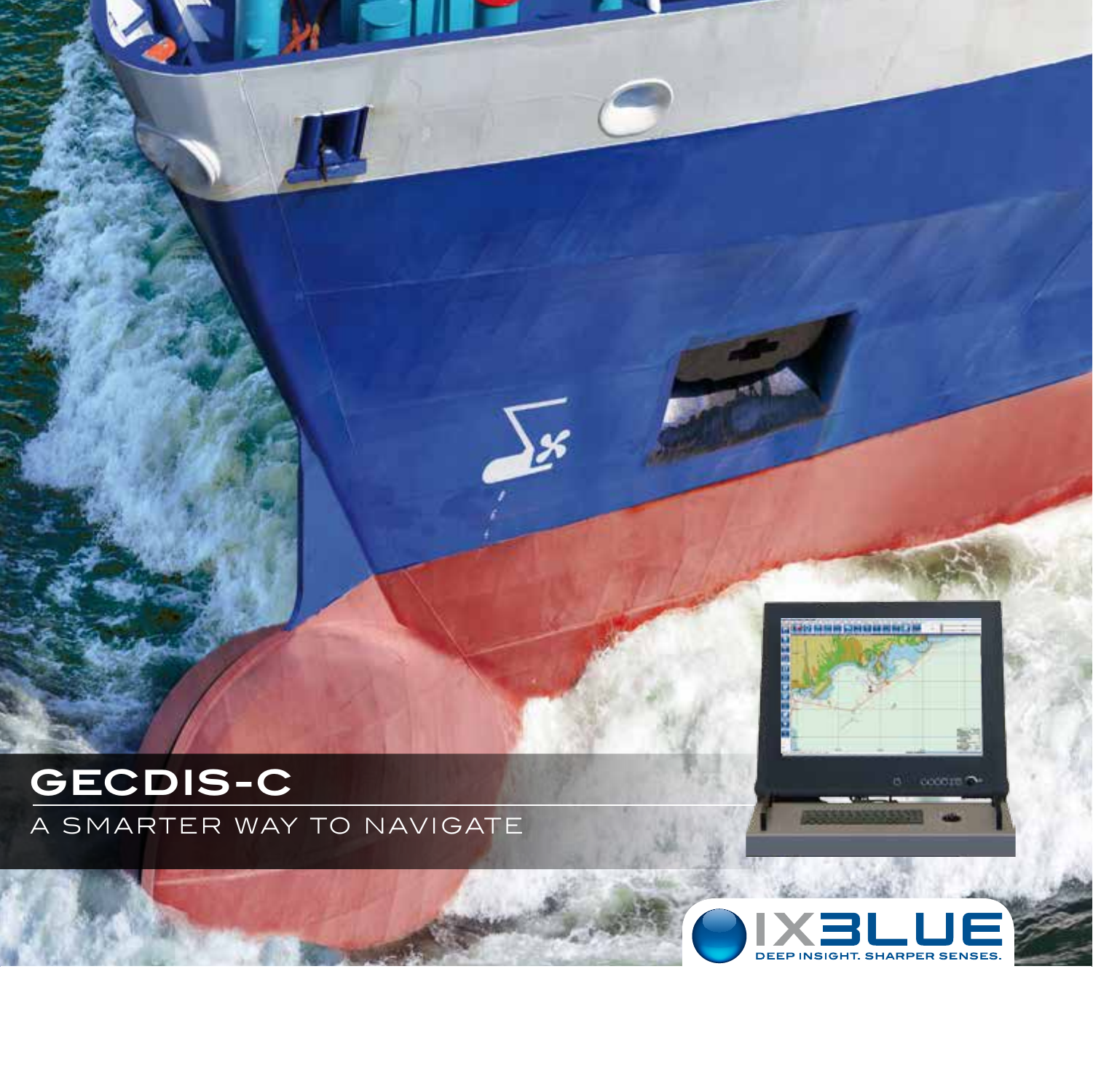

**GECDIS-C** is **iXBlue**'s new ECDIS (Electronic Chart Display and Information System), that has been designed to be fully compliant with the latest IEC IMO and IHO standards and regulations.

**GECDIS-C** benefits from **iXBlue**'s nearly 30 years' experience in designing and maintaining electronic navigation systems. The group has been delivering electronic chart systems since the early 90s and ECDIS-type approved systems since 2000.

We are proud to present a track record of more than 6 000 navigation systems, covering a broad range of vessel types: passenger ships (ferries, cruising vessels), tankers, cargo ships and workboats.

Thanks to its modular architecture, **GECDIS** is both scalable and configurable and can be adapted to a large range of navigation requirements.









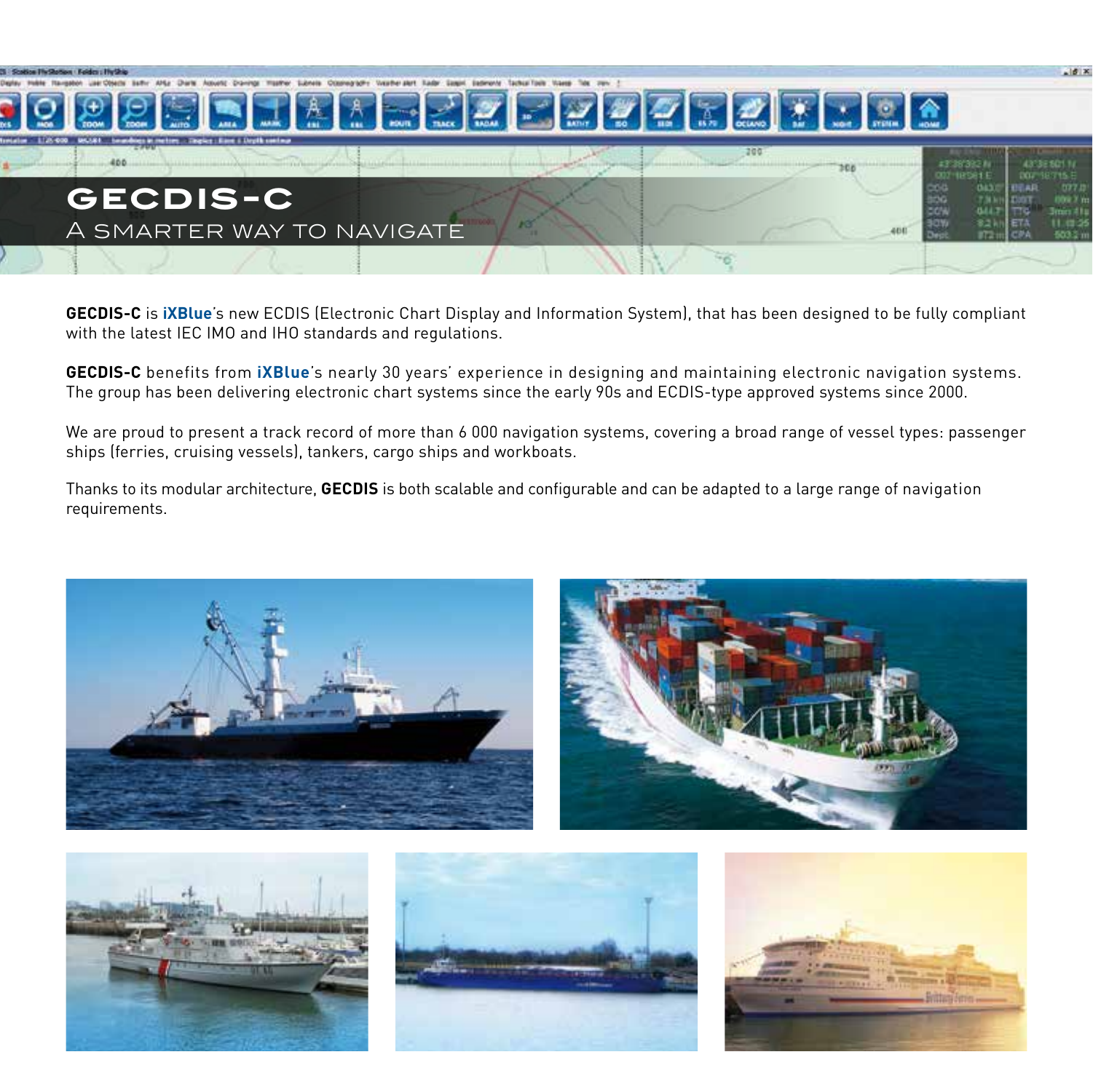# **gecdis-c** A SMARTER WAY TO NAVIGAT

# The main functions of the software include:

## **Display of electronic charts**

The software enables all standard chart formats to be displayed (OHI's ADVANS inertial systems are robust to GPS drop-out, essential for blue force tracking; other format include ENC-S57, UKHO's ARCS, NIMA's DNC, etc.).

## **Navigation planning**

Advanced navigation planning capabilities enable the operators to plan the routes precisely.

## **Data recording and repla**y

All navigation information can be recorded throughout a mission for post-analysis and debriefing purposes.

## **Alarms definition**

Whenever a vehicle enters the user defined alarms area, the operator is warned by a visible and audible alarm.

## **Multi-sensor data fusion**

RADAR/(W)AIS/video data fusion for optimal tracking and identification.

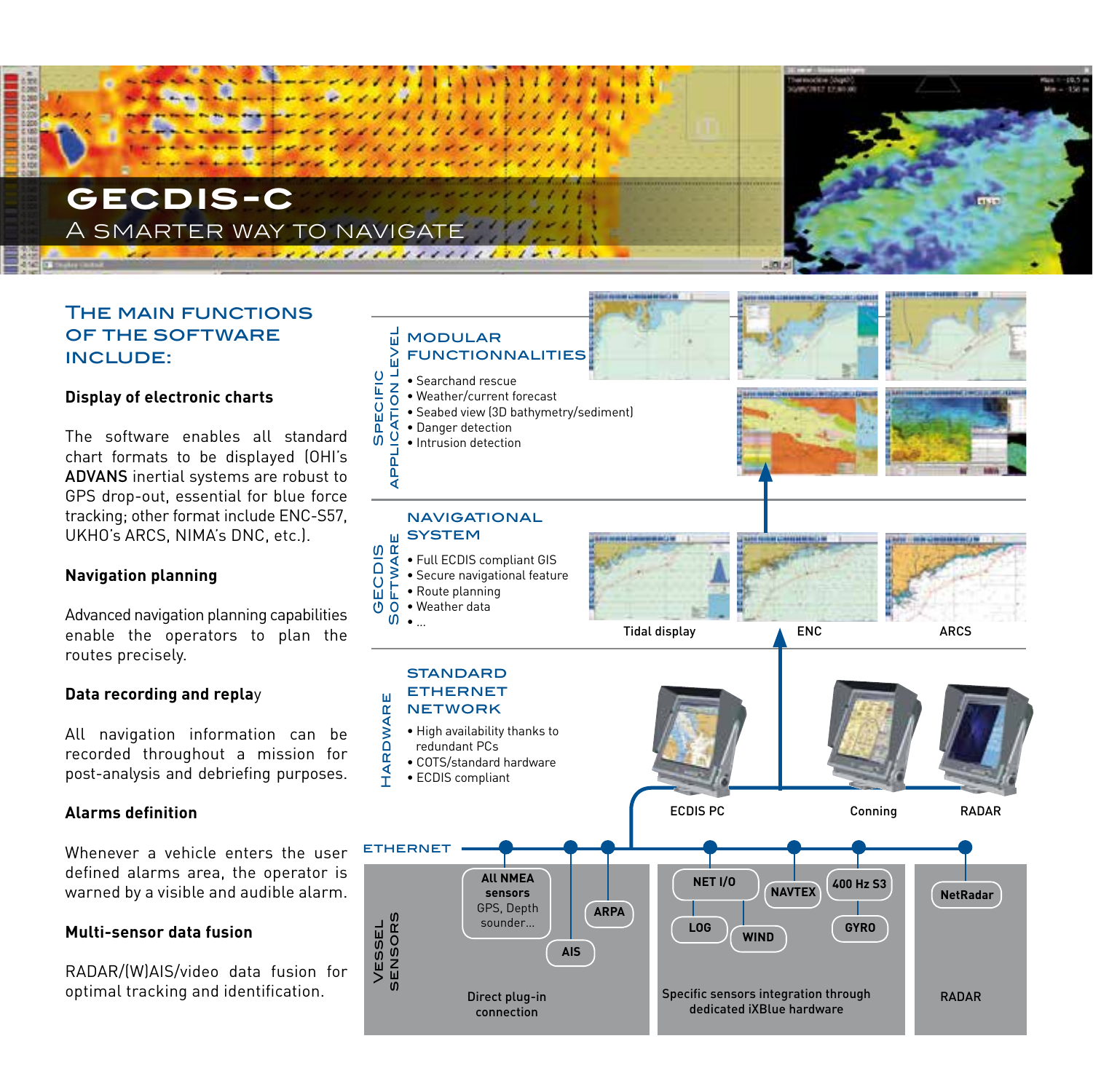

**GECDIS-C** provides the navigator with unique navigation aid functionalities that go beyond ECDIS requirements:

- A combination of 2D and 3D views enhance the perception of the environment
- Sensors integration
- The software supports information display from a broad range of sensors
- Additional information layers
- Multiple layers can be displayed in the software, each layer contributing a new level of information. The unique key information layer management system renders the software capable of evolving by adding new layers on top of the existing ones (weather forecast, meteorological, tidal, RADAR overlay, etc.)



#### Route monitoring functionalities

**GECDIS-C** is able to propose context management: an environment of data windows and automatically adjustable tools depending on the particular navigation.



#### Intrusion detection functionality

In terms of current day risk management (piracy, theft, etc.), compulsory functions of **GECDIS-C** include the ability to define zones and also to set off alarms when a boat enters or leaves a zone.



### Anti-grounding and danger detection

**GECDIS-C** proposes many different configurable alarms to warn the user of inconsistencies in depth, position, depth under the keel, etc. The alarms are configured according to the user's rights.



#### True multifunction radar console

**GECDIS-C** goes even further: capturing radar signaling for the scanner, offering its own radar/man machine interface and also decoding radar protocol so as to order it directly from the same multifunction console.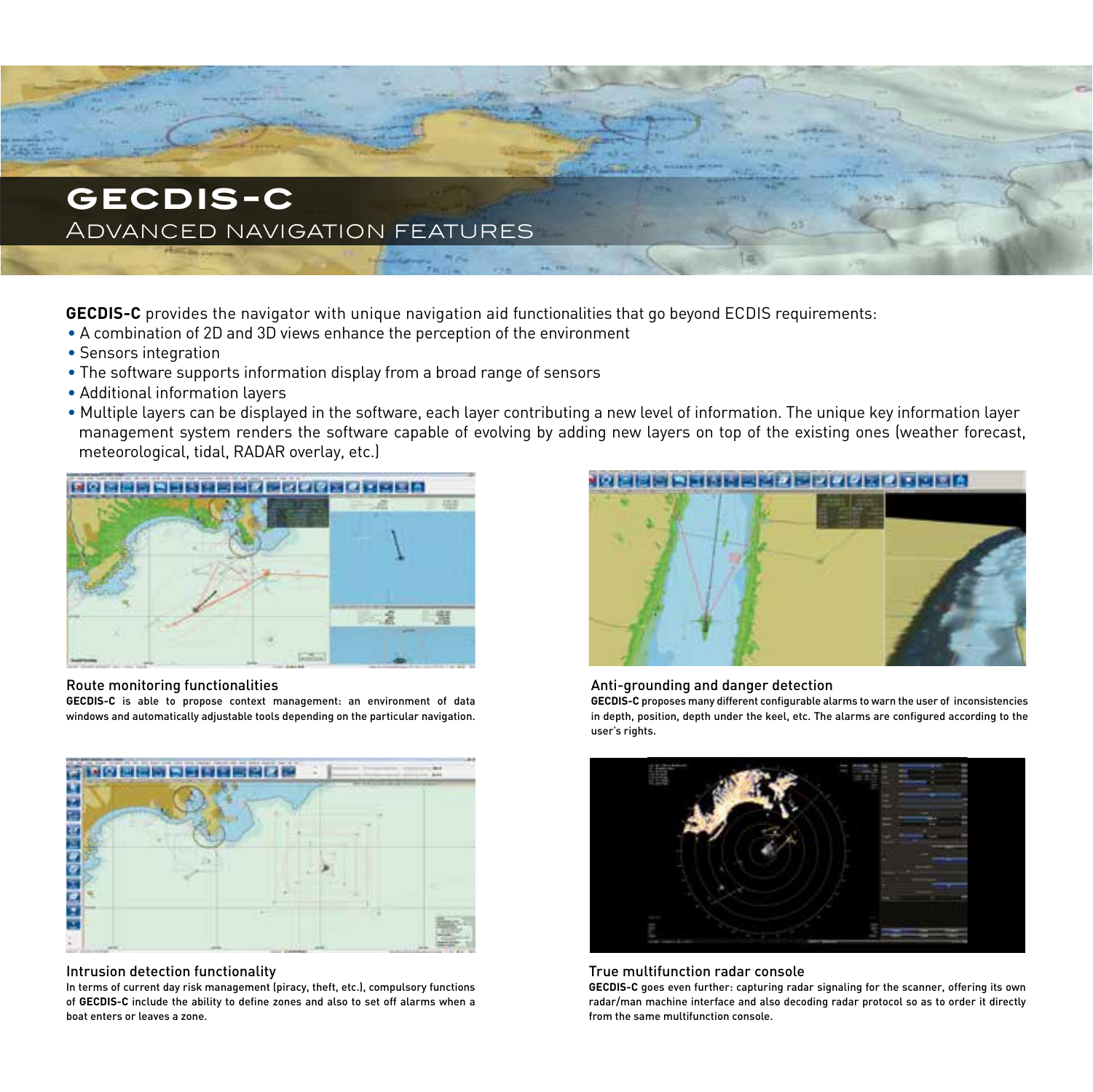

**iXBlue**'s main competitive advantage is its highly skilled engineering team which always proposes the most suitable solution for your needs. **iXBlue** is ISO 9001 certified.



## Service and support

Being at the cutting edge of innovative ECDIS technology naturally gives *iXBlue* a head start but what would happen if you suddenly needed toppriority assistance? That is where our un-paralleled 24/7 global support network comes in. Any time of day, any day of the week and we are there for you wherever you are, whatever you want.

## **INSTALLATION**

Installation is not always a straightforward affair; however, **iXBlue**'s lineup of vastly experienced technicians ensures that things go as smoothly as they possibly can. Before installation, a thorough appraisal is carried out of all the prerequisite tools and equipment which in turn guarantees the highest possible quality of workmanship.

## **TRAINING**

Once again, experience is the key word. Our certified and accomplished coaches include engineers, mariners/skippers and specialists in the field of navigation. Each and every instructor has a particular skill in conveying their expertise and know-how, whilst adapting the training to your crew's needs. Training sessions can be set up either at your own premises or at one of the large number of facilities run by iXBlue throughout the world.

## Software Development Kit (SDK)

The software development kit enables you to add various functions according to your needs. You will be given a training course where you learn how to implement the software, after which you will be completely independent.